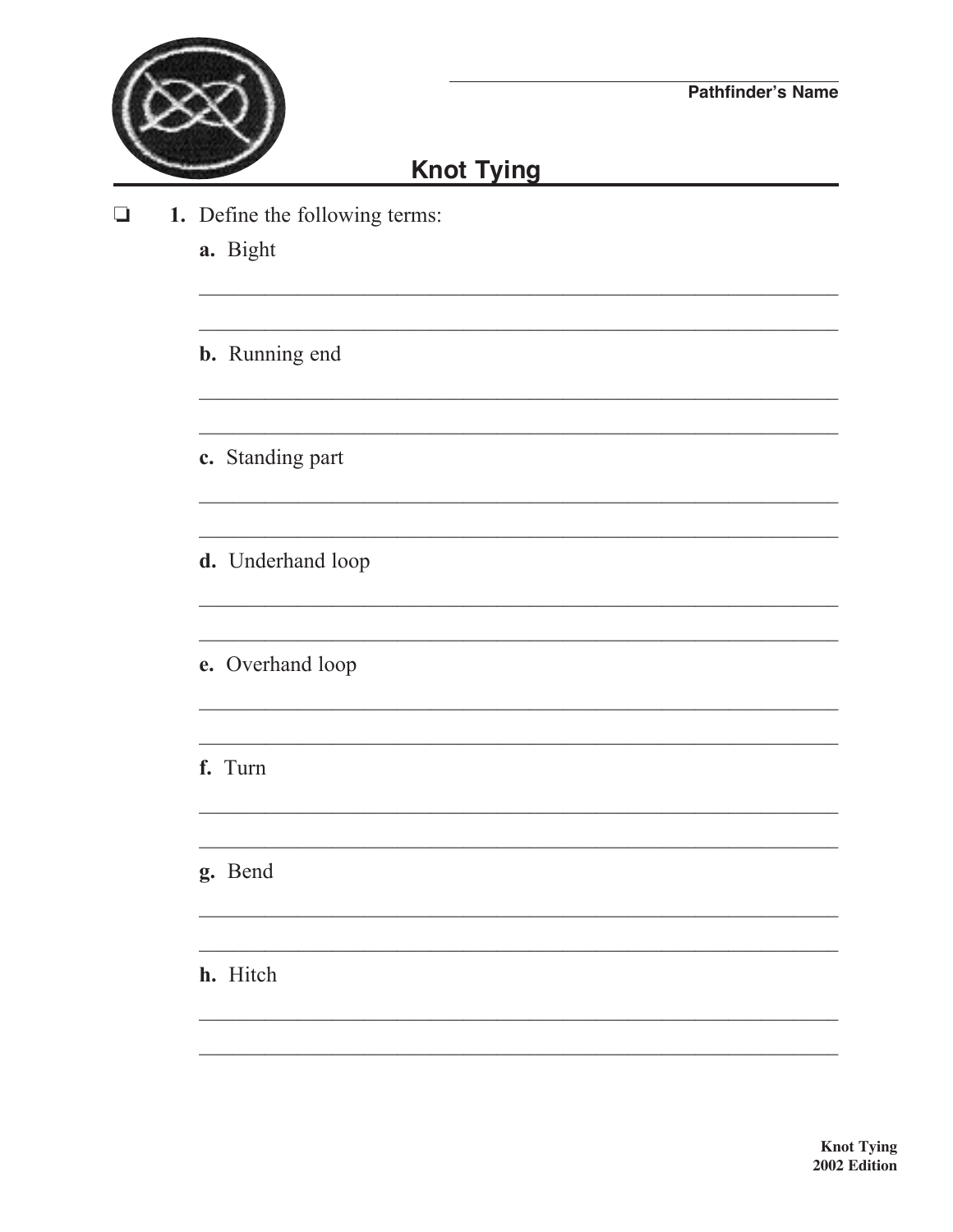| i. Splice                                                        |                                                                              |      |  |
|------------------------------------------------------------------|------------------------------------------------------------------------------|------|--|
| j. Whipping                                                      |                                                                              |      |  |
| 2. Know how to care for rope.                                    |                                                                              |      |  |
| uses of each.                                                    | 3. Describe the difference between laid rope and braided rope and list three |      |  |
| Laid                                                             | <b>Differences</b>                                                           | Uses |  |
|                                                                  |                                                                              |      |  |
| <b>Braided</b>                                                   |                                                                              |      |  |
|                                                                  | 4. Identify the following types of rope:                                     |      |  |
| a. Manila                                                        | c. Nylon                                                                     |      |  |
| <b>b.</b> Sisal                                                  | d. Polypropylene                                                             |      |  |
| Date completed                                                   |                                                                              |      |  |
| 5. What are some advantages and disadvantages of synthetic rope? |                                                                              |      |  |
|                                                                  | <u> 1989 - Johann Stoff, amerikansk politiker (* 1908)</u>                   |      |  |